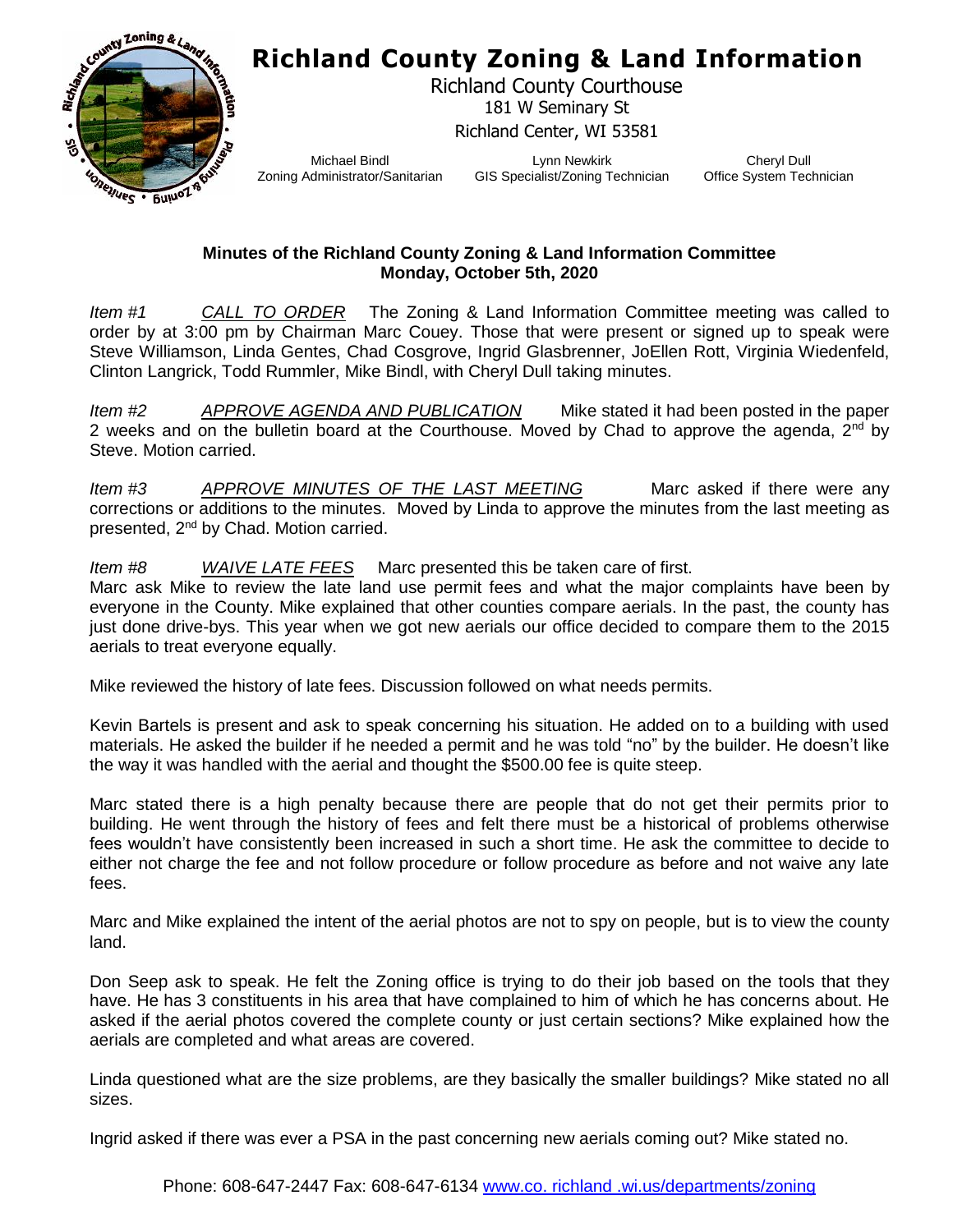

## **Richland County Zoning & Land Information**

Richland County Courthouse 181 W Seminary St Richland Center, WI 53581

Michael Bindl Zoning Administrator/Sanitarian

Lynn Newkirk GIS Specialist/Zoning Technician

Cheryl Dull Office System Technician

Steve stated he agrees with Don that we should put a PSA prior to sending out letters. Steve has also received a letter concerning a garage he built when he put a new foundation under the house. He got a permit for the foundation and somehow the garage was missed on the permit.

Don suggested that we go back to step one and allow everyone that didn't get a permit to get a permit by the specified date or pay the late fee.

Kerry Severson ask to speak. He asked if permits are required by State Statute? Mike explained why and when permits are needed to the committee and people in attendance. Mike added it is by County Ordinance in Zoned Townships. Unzoned Townships do not require permits for accessory buildings.

Marc explained the original intent of zoning in Richland County in the 80's was to preserve farmland. Now there are very few farmers and farmland properties are getting split smaller and smaller. He added that at every monthly zoning meeting they are approving rezones to split properties smaller and smaller.

Marc asked what does the committee want to do with these complaints asking to have the Late Fee waved? Moved by Linda to not wave any late fees and continue with the policy as written, 2nd by Ingrid. Motion carried. Steve abstained.

Marc stated he received a phone call about a property that needs to be rezoned. The owner purchased in 2008, refinanced in 2012 and it was not caught as being an illegal parcel until this refinance. Mike stated whether the appraiser never called in, we don't know as it was 8 years ago. They are now refinancing again and it was caught as being an illegal parcel. They are meeting with Mike on Thursday to fill out the application. Mike explained it was created in the 1990's. There was not a CSM completed so it was not caught. Also, Harriet's belief was, it was a legal parcel until they wanted to build than it would have to be rezoned to be conforming. As they have not built any buildings, it was not caught.

Marc misunderstood that they were getting penalized with a late fee which they are not. Mike state they are getting charged the regular rezone fee.

The homeowners concern was that they are trying to refinance and with the possibility of interest rates going up they may not get as good of a rate.

Moved by Ingrid to not wave the rezone fee, 2<sup>nd</sup> by Chad. Motion carried.

*Item #4 TO HEAR A PETITION OF BRAD & DONNANNE MARVIN TO REZONE 33 ACRES*  FROM AGRICULTURAL FORESTRY TO AGRICULTURAL RESIDENTIAL IN SECTION 2, TOWN OF *AKAN* Mike explained they thought they bought 35 acres and discovered it was 33 acres after it was surveyed. Moved by Steve to approve the rezone and send to County Board on October 20th, 2nd by Linda. Motion carried.

*Item #5 TO HEAR A PETITION OF LARRY FERGUSON AND BRIAN & RACHEL JELINEK TO REZONE 3.0 ACRES FROM AGRICULTURAL FORESTRY TO RESIDENTIAL-2 IN SECTION 10, TOWN OF DAYTON* Mike explained the Fergusons are selling land to the Jelinek's to build a new house. Moved by Chad to approve the rezone and send to County Board on October 20th, 2nd by Ingrid. Motion carried.

*Item #6 TO HEAR A PETITION OF JOHN & MARY KAUL TO REZONE 35 ACRES FROM AGRICULTURAL FORESTRY TO AGRICULTURAL RESIDENTIAL AND A CONDITIONAL USE*